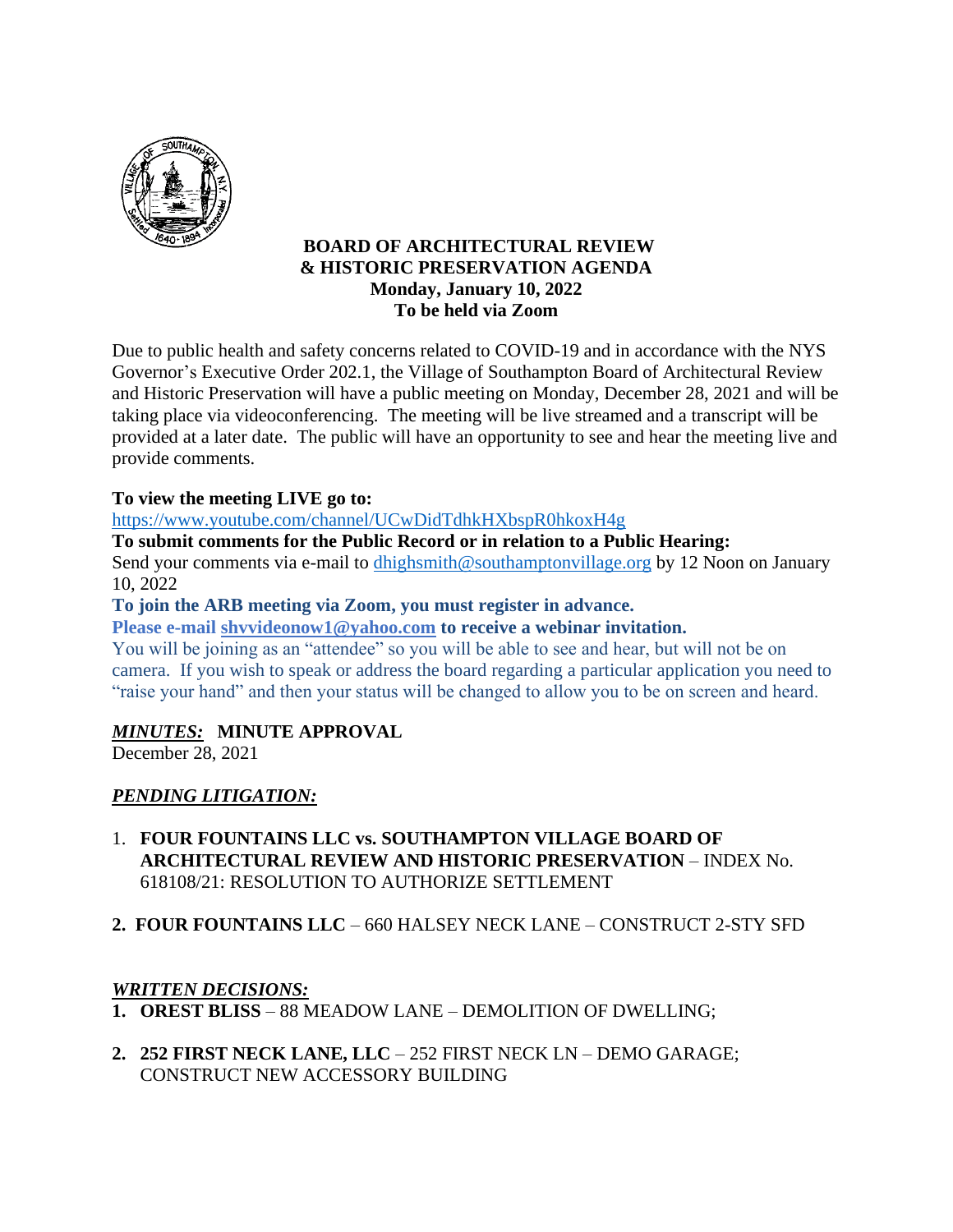- **3. HAMPTONS HARBOR LLC**  103 GREAT PLAINS ROAD- DEMO ALL EXISTING **STRUCTURES**
- **4. 9toCNL LLC**  92 COOPERS NECK LANE- CONSTRUCT ACCESSROY STRUCTURE
- **5. THE BATHING CORP. OF SOUTHAMPTON 14 GIN LANE- CONSTRUCT** ADDITION
- **6. SEERSUCKER II, LLC –** 385 SOUTH MAIN STREET- CONSTRUCT 2 ½ STY SFD

# *PUBLIC HEARINGS – HISTORIC*

- **1. AND BY THE WAY TRUST SUBTRUST A AND BY THE WAY TRUST SUBTRUST B –** 88 GIN LANE – RELOCATE EXISTING STRUCTURE; **ADJOURNED TO FEBRUARY**
- **2. BEECHWOOD LATCH, LLC** 109 HILL STREET **–** LANDSCAPING AND PERGOLA; **APPLICANT REQUESTS ADJOURNMENT TO JAN. 24**
- **3. BHNH, LLC** 109 HAMPTON ROAD AMEND PRIOR APPROVAL
- **4. POST CROSSING LLC** 104 POST CROSSING CONSTRUCT DET. GARAGE;  **ADJOURNED PENDING ZBA APPROVAL**
- **5. FAIRLANE REALTY CORP**. 242 S. MAIN STREET DEMO DWELLING; **ADJOURNED TO JANUARY 24, 2022**
- **6. ALVISE ORSINI & GEOFFROY VanRAEMDONCK** 143 HERRICK RD ONE STORY ADDITION AND ALTERATIONS TO DWELLING
- **7. 27 GIN LANE, LLC**  27 GIN LANE- CONSTRUCT ADDITION
- **8. SMITHTOWN PARTNERS LLC**  40 MEADOW LANE- INSTALLATION OF ELEVATOR
- **9. TATES BAKE SHOP** 43 NORTH SEA ROAD EXTERIOR ALTERATIONS
- **10. MARTHA McGUINESS** 210 TOYLSOME LANE EXTERIOR ALTERATIONS; CONSTRUCTION OF PORCH

# *DRIVEWAY GATES – HISTORIC*